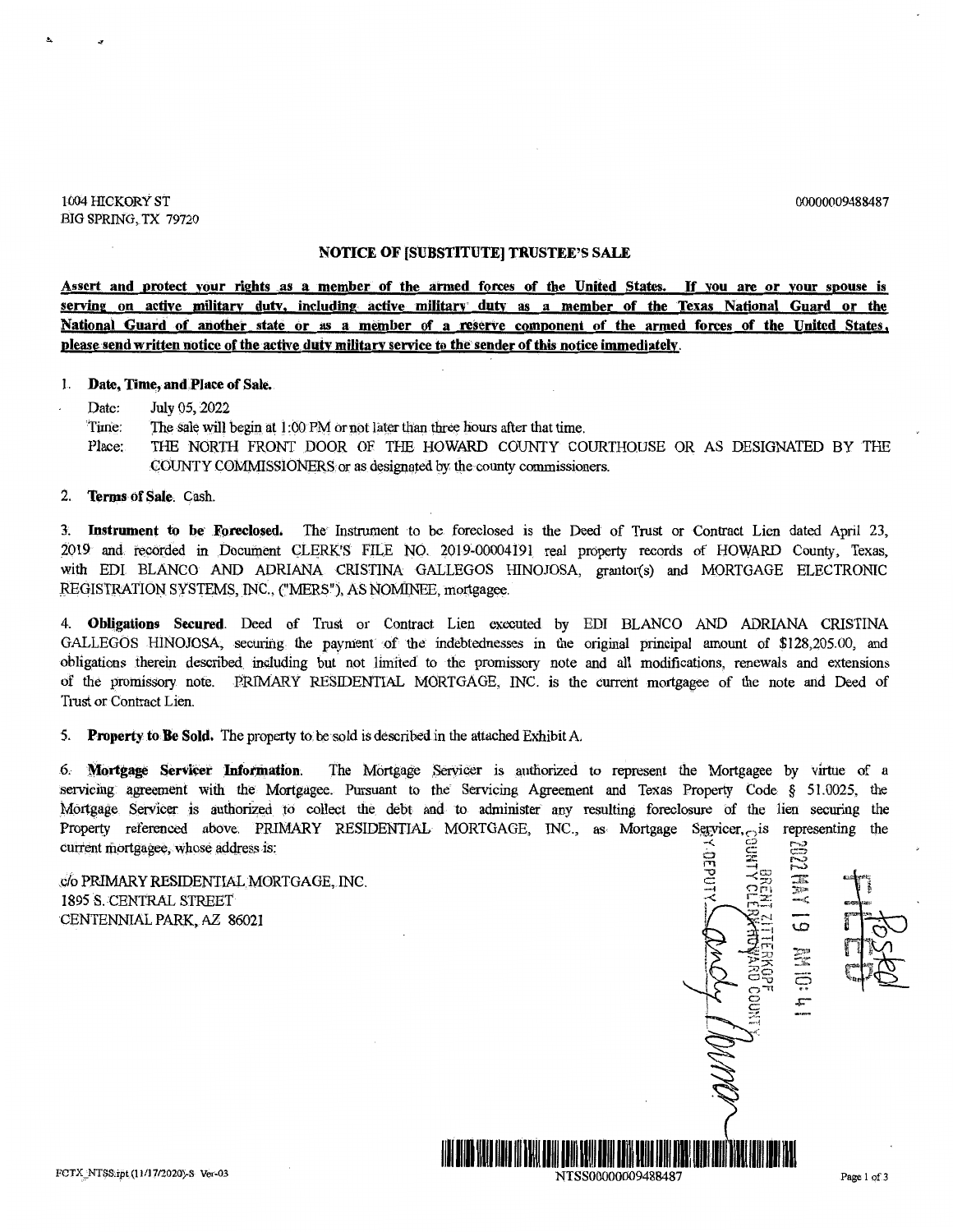1004 HICKORY ST 00000009488487 BIG SPRING, TX 79720

# THIS INSTRUMENT APPOINTS THE SUBSTITUTE TRUSTEE(S) IDENTIFIED TO SELL THE PROPERTY **DESCRIBED IN THE SECURITY INSTRUMENT IDENTIFIED IN THIS NOTICE OF SALE THE PERSON**  SIGNING THIS NOTICE IS THE ATTORNEY OR AUTHORIZED AGENT OF THE MORTGAGEE OR **MORTGAGE SERVICER.**

The undersigned as attorney for the mortgagee or mortgage servicer does herby remove the original trustee and all successor substitute trustees and appoints in their steed JOHN MCCARTHY, OR DAVID CARRILLO whose address is c/o BARRETT DAFFIN FRAPPIER TURNER & ENGEL, LLP, 4004 Belt Line Road, Suite 100, Addison, Texas 75001-4320 as Substitute Trnstee, who shall hereafter exercise all powers and duties set aside to the said original trustee under the said Deed of Trust; and, further does hereby request, authorize, and instruct said Substitute Trustee to conduct and direct the execution of remedies set aside to the beneficiary therein. remedies set aside to the beneficiary therein.

 $\leq$ 

#### **Certificate of Posting**

My name is  $\frac{\partial \mathbf{u}}{\partial \theta}$  ( $\frac{\partial \mathbf{v}}{\partial \theta}$  / $\frac{\partial \mathbf{v}}{\partial \theta}$  / $\frac{\partial \mathbf{v}}{\partial \theta}$  and my address is c/o 4004 Belt Line Road, Suite 100, Addison, Texas 75001-4320. I declare under penalty of perjury that on  $\frac{1}{2}$   $\frac{1}{4}$   $\frac{1}{2}$   $\frac{1}{2}$   $\frac{1}{2}$  filed at the office of the HOWARD County Clerk and caused to be posted at the HOWARD County courthouse this notice of sale.

| Declarants Name: 0 |               |  |
|--------------------|---------------|--|
|                    |               |  |
| Date:              | $5 - 19.2022$ |  |